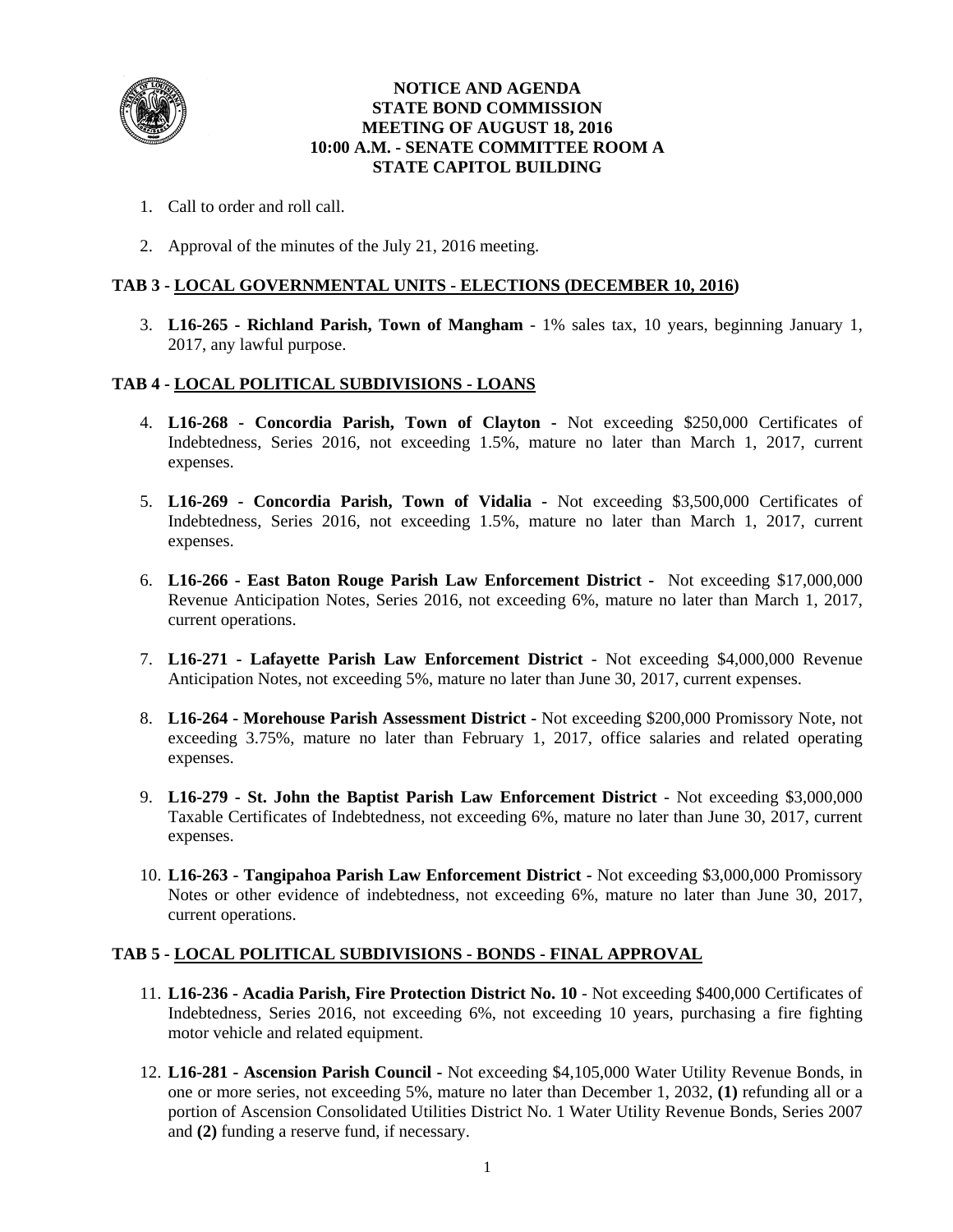- 13. **L16-277 Caddo Parish, City of Shreveport (DEQ Project) -** Not exceeding \$20,000,000 Taxable Water and Sewer Revenue Bonds, not exceeding 0.95%, not exceeding 22 years, additions, extensions and improvements to the wastewater portion of the combined drinking water and wastewater collections, treatment and disposal system, including equipment and fixtures.
- 14. **L16-275 Caldwell Parish, East Columbia Sewerage District No. 1 (DEQ Project)** Not exceeding \$225,000 Taxable Sewer Revenue Bonds, Series 2016, non-interest bearing, not exceeding 20 years, acquiring, constructing, and installing improvements, extensions, and additions to the wastewater collection, treatment, and disposal system.
- 15. **L16-270 Orleans Parish, City of New Orleans**  Not exceeding \$65,000,000 General Obligation Refunding Bonds, not exceeding 5%, mature no later than December 1, 2036, refunding all or a portion of Public Improvement Bonds, Series 2007A.
- 16. **L16-273 Orleans Parish, City of New Orleans** Not exceeding \$10,000,000 Taxable Limited Tax Bonds, not exceeding 6%, mature no later than December 31, 2026, paying in whole or in part certain legal judgements and/or Worker's Compensation claims against the City.
- 17. **L16-280 Ouachita Parish Police Jury, West Ouachita Economic Development District -** Not exceeding \$10,000,000 Sales Tax Bonds, in one or more series, not exceeding 6%, not exceeding 25 years, economic development projects consisting of road and related infrastructure improvements.
- 18. **L16-272 St. Tammany Parish, Recreation District No. 14** Not exceeding \$5,700,000 General Obligation Refunding Bonds, in one or more series, not exceeding 4%, mature no later than March 1, 2029, refunding all or a portion of General Obligation Bonds, Series 2006, 2008 and 2010.
- 19. **L16-274 Tangipahoa Parish, Water District** Not exceeding \$3,700,000 Water System Revenue Bonds, in one or more series, not exceeding 5%, mature no later than December 15, 2046, **(1)** construction and acquisition of improvements, extensions, relocations and/or replacements to the waterworks system and **(2)** funding a debt service reserve fund or purchasing a reserve fund surety, if necessary.

### **TAB 5** - **LOCAL POLITICAL SUBDIVISIONS - OTHER**

20. **L16-278 - Ascension Parish, Consolidated Utilities District No. 1 -** To authorize the Ascension Consolidated Utilities District No. 1 and the Ascension Parish Council to enter into a Local Services Agreement in which the Ascension Consolidated Utilities District No. 1 will provide funds to repay the Parish Council obligation of not exceeding \$4,105,000 Water Utility Revenue Bonds, not exceeding 5%, mature no later than December 1, 2032, to be issued on behalf of the Ascension Consolidated Utilities District No. 1 under L16-281.

### **TAB 6 - COLLEGES AND UNIVERSITIES**

21. **S16-019 - Board of Supervisors of Louisiana State University and Agricultural and Mechanical College -** Approval of **(1)** Cooperative Endeavor and Ground Lease Agreement between the Board of Supervisors of Louisiana State University and Agricultural and Mechanical College and Nicholson Gateway Project, LLC, providing for the of lease of land to Nicholson Gateway Project, LLC and **(2)** Facilities Lease between the Board of Supervisors and Provident Group - Flagship Properties, LLC.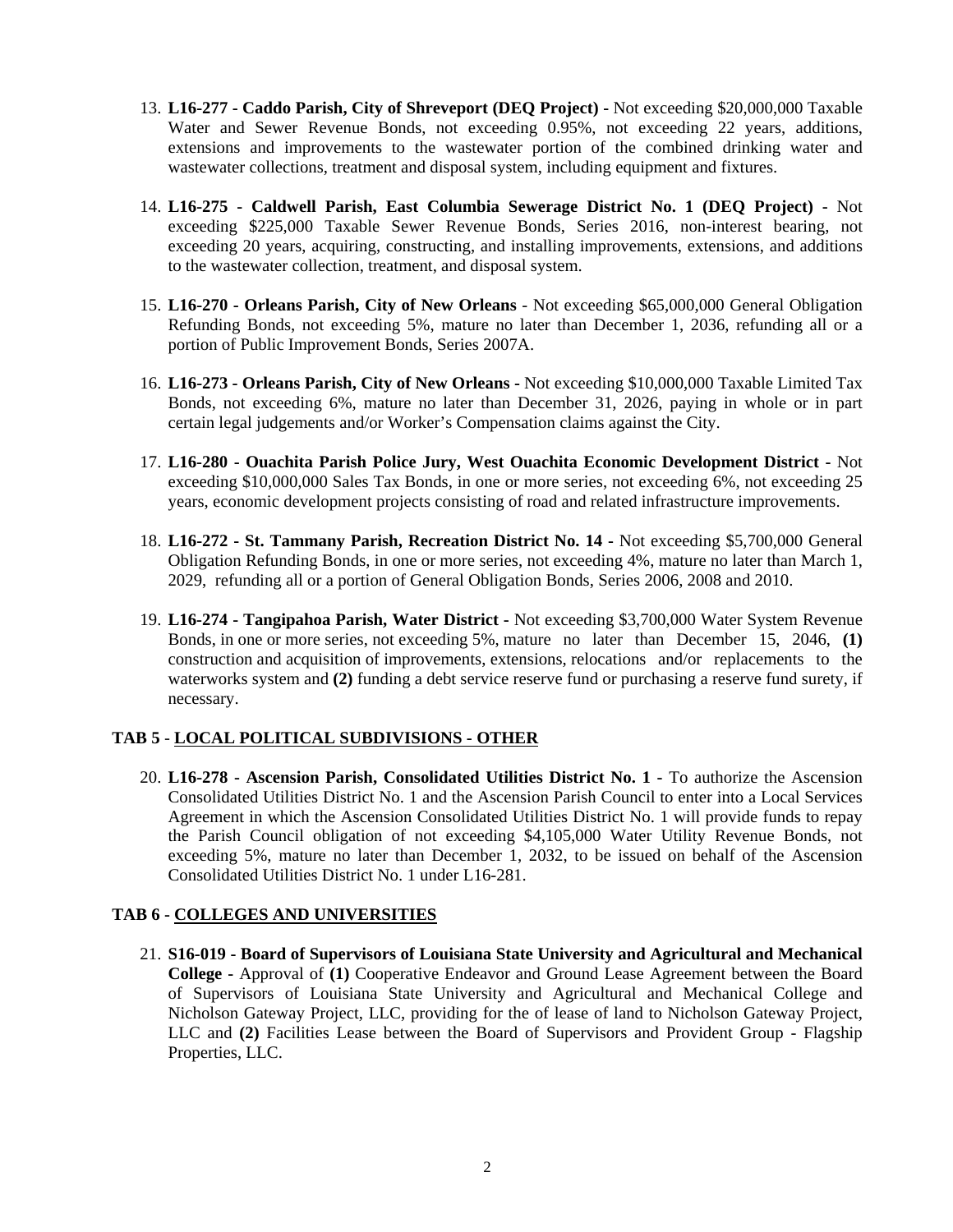#### **TAB 6 - STATE AGENCIES, BOARDS & COMMISSIONS**

22. **S16-020 - Louisiana Housing Corporation** - Not exceeding \$30,000,000 Single Family Mortgage Revenue Refunding Bonds (Taxable), in one or more series or subseries, not exceeding 8%, not exceeding 30 years, refunding all or a portion of Single Family Mortgage Revenue Bonds, Series 2006D and 2007A.

### **TAB 7 - POLITICAL SUBDIVISIONS - BONDS**

23. **S16-021 - Louisiana Community Development Authority (L & R Utilities, Inc. Project) -** Not exceeding \$2,000,000 Utility Revenue and Refunding Bonds, taxable, in one or more series, not exceeding 6%, not exceeding 30 years, **(1)** approximately \$535,000 Refunding Bonds, refunding three outstanding obligations and **(2)** approximately \$1,400,000 Revenue Bonds, acquiring, constructing and installing additional facilities and other improvements.

### **TAB 9 - PUBLIC TRUSTS - FINAL APPROVAL AND/OR SALE**

- 24. **S16-005 Louisiana Public Facilities Authority (Drinking Water Revolving Loan Fund Match Project) -** Not exceeding \$10,000,000 Revenue Bonds, not exceeding 10% variable rate, mature no later than November 1, 2025, to provide state matching funds for the Drinking Water Revolving Loan Fund to receive its federal capitalization grants pursuant to the Safe Drinking Water Act and Amendments of 1996.
- 25. **S16-013A Louisiana Public Facilities Authority (Provident Group-Flagship Properties, LLC Louisiana State University Nicholson Gateway Project) -** Not exceeding \$280,980,000 Lease Revenue Bonds, in one or more series, taxable and/or tax-exempt, approximately \$272,480,000 Lease Revenue Bonds, Series 2016A, tax-exempt, not exceeding 6%, not exceeding 40 years and approximately \$8,500,000 Lease Revenue Bonds, Series 2016B, taxable, not exceeding 8%, not exceeding 40 years, all bonds for **(1)** construction and development of one or more on-campus student residential communities and retail facilities, including certain infrastructure, parking, ancillary and support facilities, to be known as Nicholson Gateway and Spruce Hall, **(2)** funding a reserve fund, if necessary, **(3)** paying capitalized interest, if any and **(4)** funding working capital.

#### **TAB 10 - RATIFICATIONS AND/OR AMENDMENTS TO PRIOR APPROVALS**

- 26. **L13-386C Ouachita Parish, Monroe City School Board, City of Monroe Special School District -** Amendment of prior approvals granted on September 19, 2013, May 21, 2015 and March 17, 2016 to reflect change in cost of issuance.
- 27. **L14-287A Tangipahoa Parish Law Enforcement District -** Amendment of a prior approval granted on September 18, 2014 to reflect change in cost of issuance.
- 28. **L15-176A St. Charles Parish, Hospital Service District No. 1** Amendment of a prior approval granted on June 18, 2015 to reflect change in cost of issuance and professionals.
- 29. **L16-089A Livingston Parish, City of Walker** Amendment of a prior approval granted on March 17, 2016 to reflect change in cost of issuance.
- 30. **L16-122A Livingston Parish, Sewerage District No. 2** Amendment of a prior approval granted on March 17, 2016 to reflect change in cost of issuance.
- 31. **L16-125A Bossier Parish, City of Bossier City -** Amendment of a prior approval granted on March 17, 2016 to reflect change in cost of issuance and professionals.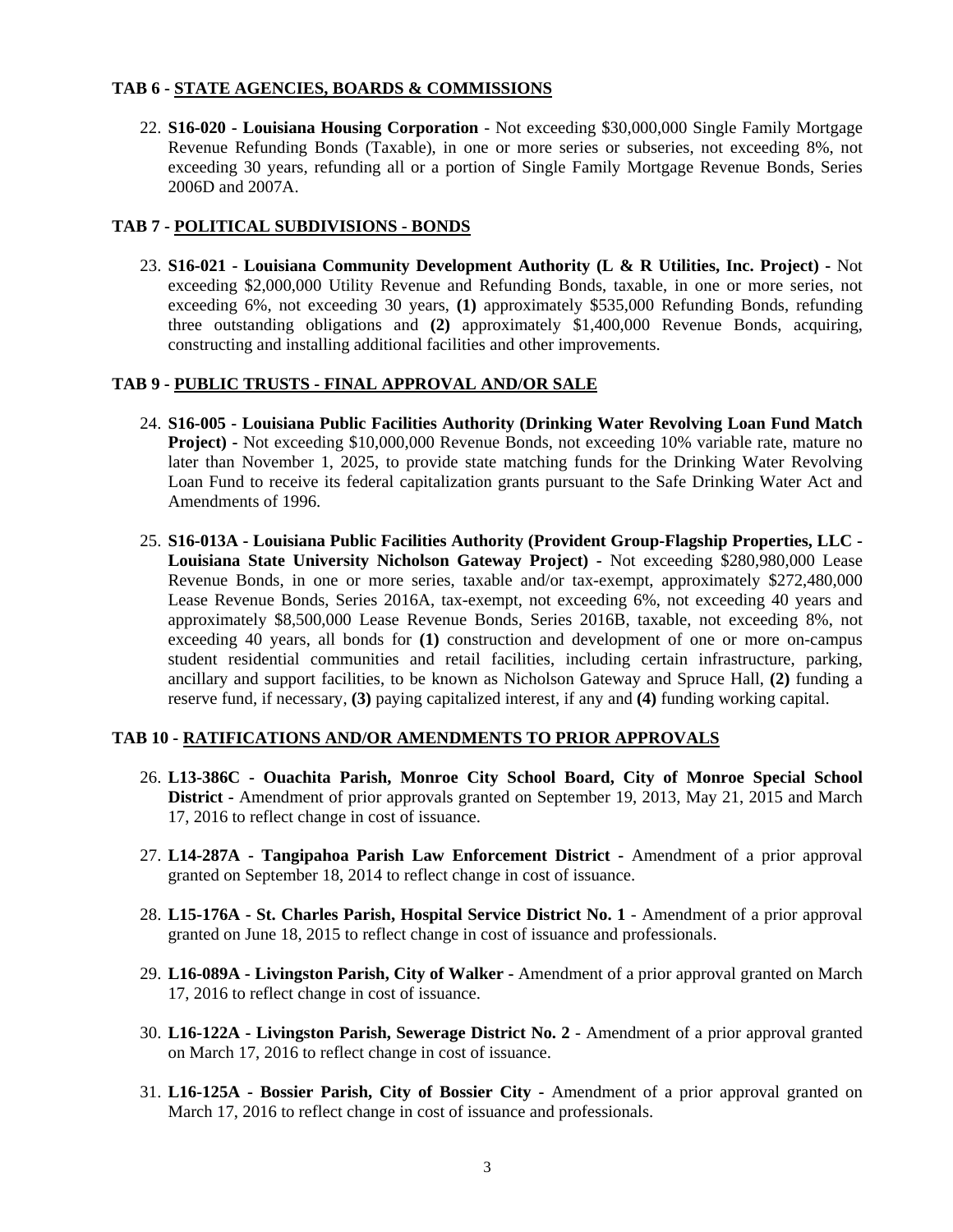- 32. **L16-127A Caldwell Parish School Board, Consolidated School District No. 1** Amendment of a prior approval granted on March 17, 2016 to reflect change in cost of issuance and professionals.
- 33. **S15-031B Louisiana Public Facilities Authority (Louisiana Children's Medical Center Project) -** Amendment of prior approvals granted on May 21, 2015 and July 16, 2015 to reflect a change in cost of issuance associated with a conversion from taxable to tax-exempt bonds.
- 34. **S16-010A Louisiana Citizens Property Insurance Corporation** Amendment of a prior approval granted on June 16, 2016 to reflect a change in cost of issuance.

### **TAB 11 - CASH LINES OF CREDIT - PRIORITY 1**

35. Resolution setting forth the official intent by the State Bond Commission to reimburse Lines of Credit expenditures with proceeds of General Obligation Bonds for requests submitted by the Office of the Commissioner, Division of Administration, Office of the Governor, for the granting of Lines of Credit and authorization to issue General Obligation Bonds in the amount of \$ 32,916,900 for projects contained in Priority 1 of the current Capital Outlay Act (Act 16 of the 2016  $2<sup>nd</sup>$ Extraordinary Legislative Session) and listed in the attached exhibit.

### **TAB 11 - NON-CASH LINES OF CREDIT - PRIORITY 5**

36. Request submitted by the Office of the Commissioner, Division of Administration, Office of the Governor, for the granting of lines of credit for which no cash expenditures will be made this fiscal year in the amount of \$80,980,000 for projects contained in Priority 5 of the current Capital Outlay Act (Act 16 of the 2016 Extraordinary Legislative Session) and listed in the attached exhibit.

### **TAB 11 - OTHER BUSINESS**

- 37. **S15-066C State of Louisiana (General Obligation Bonds)**  Consideration of an amended and restated resolution for **(1)** Not exceeding \$254,625,000 General Obligation Bonds, Series 2016A, not exceeding 7%, mature no later than August 1, 2036, to pay the outstanding General Obligation Bond Anticipation Notes, Series 2016A maturing on October 14, 2016 and issued to reimburse lines of credit expenditures related to capital outlay projects; **(2)** Approving the sale, issuance, and certain documents; and **(3)** Providing for other matters.
- 38. **S16-022 State of Louisiana (Revenue Anticipation Notes) -** Consideration of a resolution for **(1)**  not exceeding \$500,000,000 Revenue Anticipation Notes, in one or more series, providing funds to avoid temporary cash flow shortfalls and to provide a working balance in the State General Fund to enable the State to pay expenses in a timely manner from currently budgeted and appropriated revenues of the State General Fund for Fiscal Year 2016-2017; (**2)** Providing for the publication of the Notice of Intent; and **(3)** Providing for other matters.
- 39. Status update related to the competitive sale of not exceeding \$186,715,000 General Obligation Bonds, Series 2016D scheduled for Tuesday, August 23, 2016.
- 40. Adjourn.

*Notice is hereby further provided that the Commission may vote to hold an Executive Session on any agenda or other duly approved item that is exempted from discussion at an open meeting pursuant to La.R.S. 42:17. In compliance with Americans with Disabilities Act, contact Tyra Guthrie at (225) 342-0067 to advise special assistance is needed and describe the type of assistance necessary.*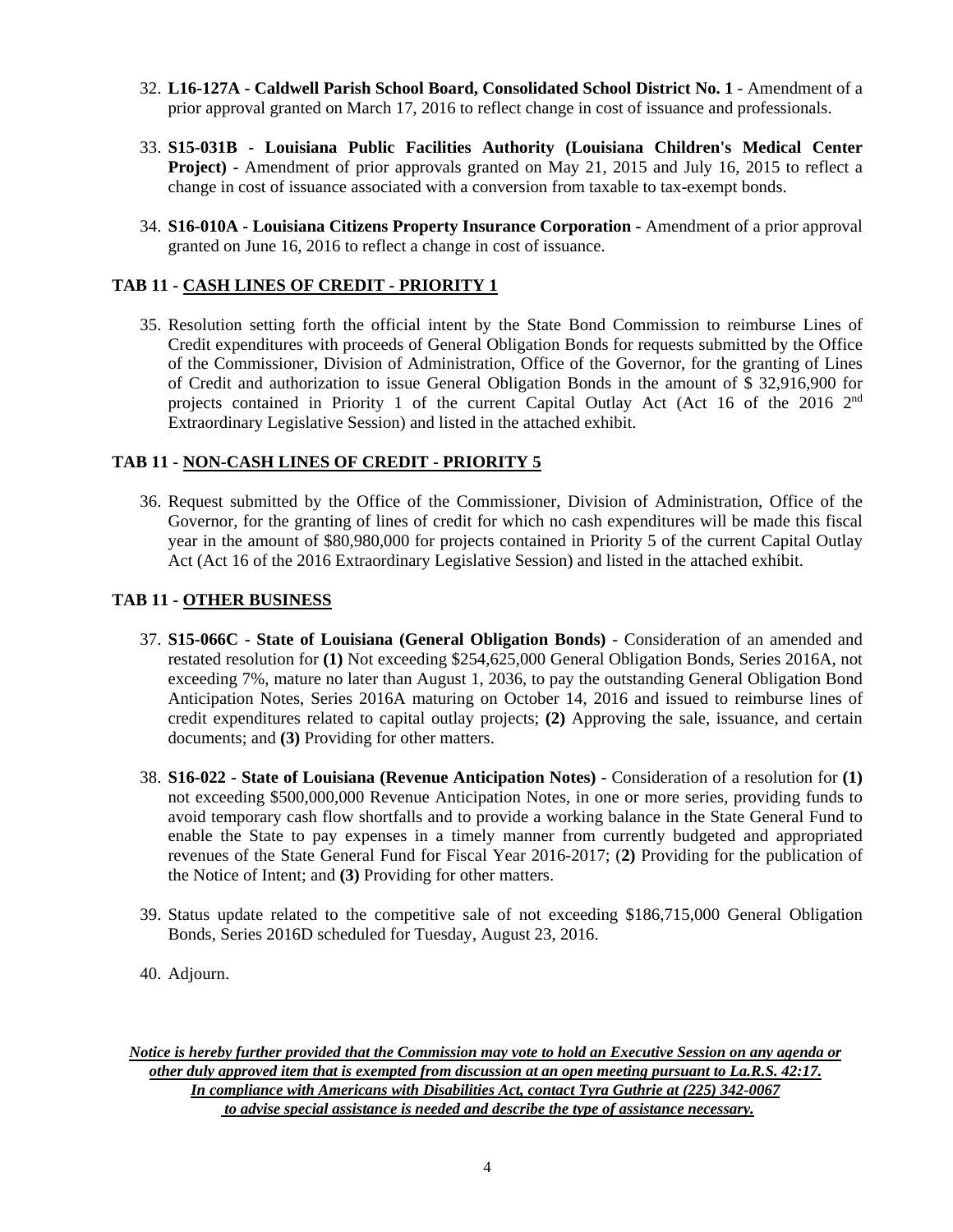# **Priority 1 Cash Lines of Credit Recommendations**

| <b>FY17</b><br><b>BDS</b> | Agency<br><b>Number</b> | <b>Agency</b>                                          | <b>Project Title</b>                                                                                                         | Parish           | Recommended<br><b>Priority 1 CLOC</b> |
|---------------------------|-------------------------|--------------------------------------------------------|------------------------------------------------------------------------------------------------------------------------------|------------------|---------------------------------------|
| 105                       | 01-107                  | Division of<br>Administration                          | State Office Buildings Major Repairs, Equipment<br>Replacement, and Renovations, Planning and Construction                   | Statewide        | 1,111,700                             |
| 1406                      | 01-107                  | Division of<br>Administration                          | Statewide Roofing, Waterproofing, and Related Repairs and<br>Equipment Replacement Program                                   | Statewide        | 1,666,100                             |
| 1409                      | $01 - 107$              | Division of<br>Administration                          | Mold Remediation and Indoor Air Quality, Planning and<br>Construction                                                        | Statewide        | 190,500                               |
| 1421                      | 03-130                  | Department of<br>Veterans Affairs                      | Northeast Louisiana State Cemetery, Planning and<br>Construction                                                             | Richland         | 347,000                               |
| 1428                      | 04-160                  | Department of<br>Agriculture and<br>Forestry           | Louisiana Animal Disease Diagnostic Laboratory, Planning<br>and Construction                                                 | East Baton Rouge | 2,400                                 |
| 1434                      | 06-263                  | Office of State<br>Museum                              | Presbytere Exterior Restoration and Repair, Planning and<br>Construction                                                     | Orleans          | 110,000                               |
| 1435                      | 06-263                  | Office of State<br>Museum                              | Cabildo Exterior Restoration and Repair, Planning and<br>Construction                                                        | Orleans          | 306,000                               |
| 179                       | 06-264                  | Office of State<br>Parks                               | Poverty Point Reservoir State Park Acquisition, Planning and<br>Construction, Supplemental Funding                           | Richland         | 2,000                                 |
| 1441                      | 06-A20                  | New Orleans City<br>Park                               | City Park Golf Complex Improvements, Planning and<br>Construction                                                            | Orleans          | 949,000                               |
| 1458                      | 08-402                  | Louisiana State<br>Penitentiary                        | Fire Marshal, Health Department Violations, Supplemental,<br>Planning and Construction                                       | West Feliciana   | 447,500                               |
| 1459                      | 08-402                  | Louisiana State<br>Penitentiary                        | Main Prison Shower and Cellblock Plumbing Upgrade,<br>Planning and Construction                                              | West Feliciana   | 1,100                                 |
| 1461                      | 08-402                  | Louisiana State<br>Penitentiary                        | Electrical Distribution System Upgrade, Planning and<br>Construction                                                         | West Feliciana   | 1,100                                 |
| 1462                      | 08-403                  | Office of Juvenile<br>Justice                          | Community Based Program, Juvenile Justice Improvements,<br>Planning, Construction, Renovation, Acquisition, and<br>Equipment | Statewide        | 2,000,000                             |
| 1463                      | 08-403                  | Office of Juvenile<br>Justice                          | Bridge City Center for Youth, Sewer System Renovation,<br>Planning and Construction                                          | Jefferson        | 235,000                               |
| 1465                      | 08-403                  | Office of Juvenile<br>Justice                          | HVAC System Replacement at Columbia, Planning and<br>Construction                                                            | Ouachita         | 1,100                                 |
| 1468                      | 08-409                  | Dixon<br>Correctional<br>Institute                     | <b>Emergency Generators, Planning and Construction</b>                                                                       | East Feliciana   | 26,000                                |
| 1473                      | 08-419                  | Office of State<br>Police                              | Crime Lab Expansion, Planning and Construction                                                                               | East Baton Rouge | 36,000                                |
| 1477                      | 09-320                  | Office of Aging<br>and Adult Services and Construction | Replace HVAC Systems in Three Patient Buildings, Planning                                                                    | East Feliciana   | 2,600                                 |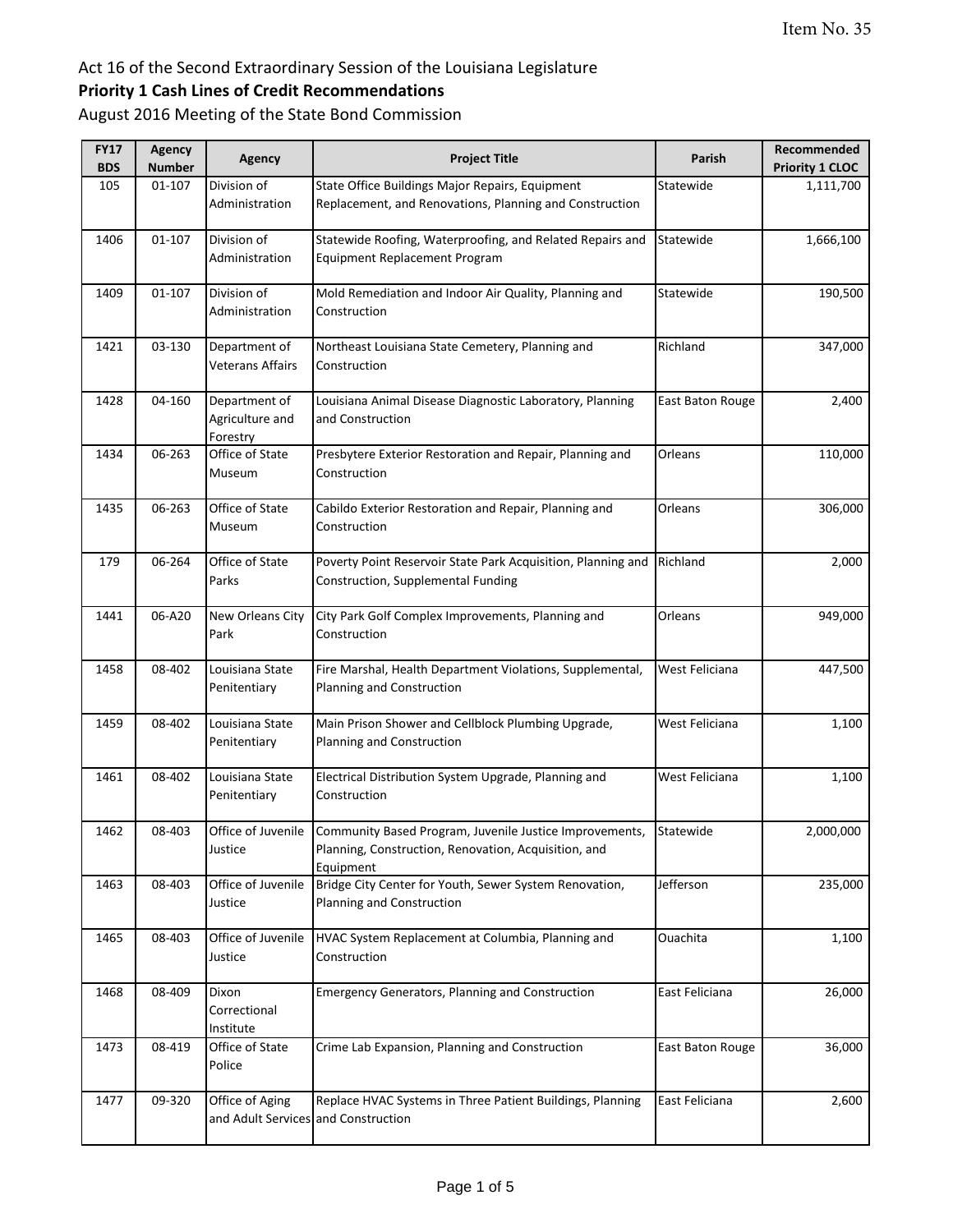# **Priority 1 Cash Lines of Credit Recommendations**

| <b>FY17</b><br><b>BDS</b> | <b>Agency</b><br><b>Number</b> | <b>Agency</b>                                                       | <b>Project Title</b>                                                                                                             | Parish                                                                                                   | Recommended<br><b>Priority 1 CLOC</b> |
|---------------------------|--------------------------------|---------------------------------------------------------------------|----------------------------------------------------------------------------------------------------------------------------------|----------------------------------------------------------------------------------------------------------|---------------------------------------|
| 1478                      | 09-320                         | Office of Aging                                                     | Replace Roof and Storm Drains on all Patient Buildings,<br>and Adult Services Planning and Construction                          | East Feliciana                                                                                           | 707,000                               |
| 1479                      | 09-320                         | Office of Aging<br>and Adult Services Construction                  | Replace Fire Alarm and Sprinkler System, Planning and                                                                            | East Feliciana                                                                                           | 2,600                                 |
| 1480                      | 09-320                         | Office of Aging<br>and Adult Services Construction                  | Water Tower Repairs and Improvements, Planning and                                                                               | East Feliciana                                                                                           | 7,500                                 |
| 358                       | 09-330                         | Office of<br><b>Behavioral Health</b>                               | Center Building and Fire Alarm System Renovation and<br>Restoration, East Louisiana State Hospital, Planning and<br>Construction | East Feliciana                                                                                           | 21,000                                |
| 1491                      | 09-340                         | Office for Citizens<br>with<br>Developmental<br><b>Disabilities</b> | Replace Rooftop Air Conditioning Units on Residential<br>Homes, Planning and Construction                                        | Tangipahoa                                                                                               | 91,000                                |
| 395                       | 11-431                         | Office of the<br>Secretary                                          | Atchafalaya Basin Protection and Enhancement (Federal<br>Match and Local/Sponsor Match)                                          | Assumption,<br>Avoyelles, Iberia,<br>Iberville, Pointe<br>Coupee, St.<br>Landry, St.<br>Martin, St. Mary | 4,259,800                             |
| 1493                      | 14-474                         | Office of<br>Workforce<br>Development                               | Renovations to Louisiana Workforce Commission's<br>Administrative Headquarters, Planning and Construction                        | East Baton Rouge                                                                                         | 33,000                                |
| 400                       | 16-513                         | Office of Wildlife                                                  | <b>Woodworth Central Office Complex</b>                                                                                          | Rapides                                                                                                  | 22,000                                |
| 1494                      | 19-601                         | LSU Baton Rouge                                                     | French House Renovation, Acquisition, Planning and<br>Construction                                                               | East Baton Rouge                                                                                         | 174,600                               |
| 1496                      | 19-601                         | LSU Baton Rouge                                                     | Nicholson Gateway: Infrastructure Improvements, Planning<br>and Construction                                                     | East Baton Rouge                                                                                         | 210,000                               |
| 413                       | 19-602                         | LSU Alexandria                                                      | Infrastructure Improvements, Construction                                                                                        | Rapides                                                                                                  | 2,000                                 |
| 419                       | 19-603                         | University of New<br>Orleans                                        | Library Fourth Floor Completion Information Resource<br>Center                                                                   | Orleans                                                                                                  | 1,653,000                             |
| 421                       | 19-603                         | Orleans                                                             | University of New Science Building Mechanical Renovations, Planning and<br>Construction                                          | Orleans                                                                                                  | 266,000                               |
| 1501                      | 19-604N                        | LSU Health<br><b>Sciences Center</b><br>New Orleans                 | Human Development Center, Planning and Construction                                                                              | Orleans                                                                                                  | 353,800                               |
| 1502                      | 19-604N                        | LSU Health<br><b>Sciences Center</b><br>New Orleans                 | Health Science Center Facility Renovations - Dental School<br><b>Simulation Facility</b>                                         | Orleans                                                                                                  | 600,000                               |
| 1505                      | 19-604S                        | LSU Health<br><b>Sciences Center</b><br>Shreveport                  | Patient Care HVAC Replacement, Planning and Construction                                                                         | Caddo                                                                                                    | 128,000                               |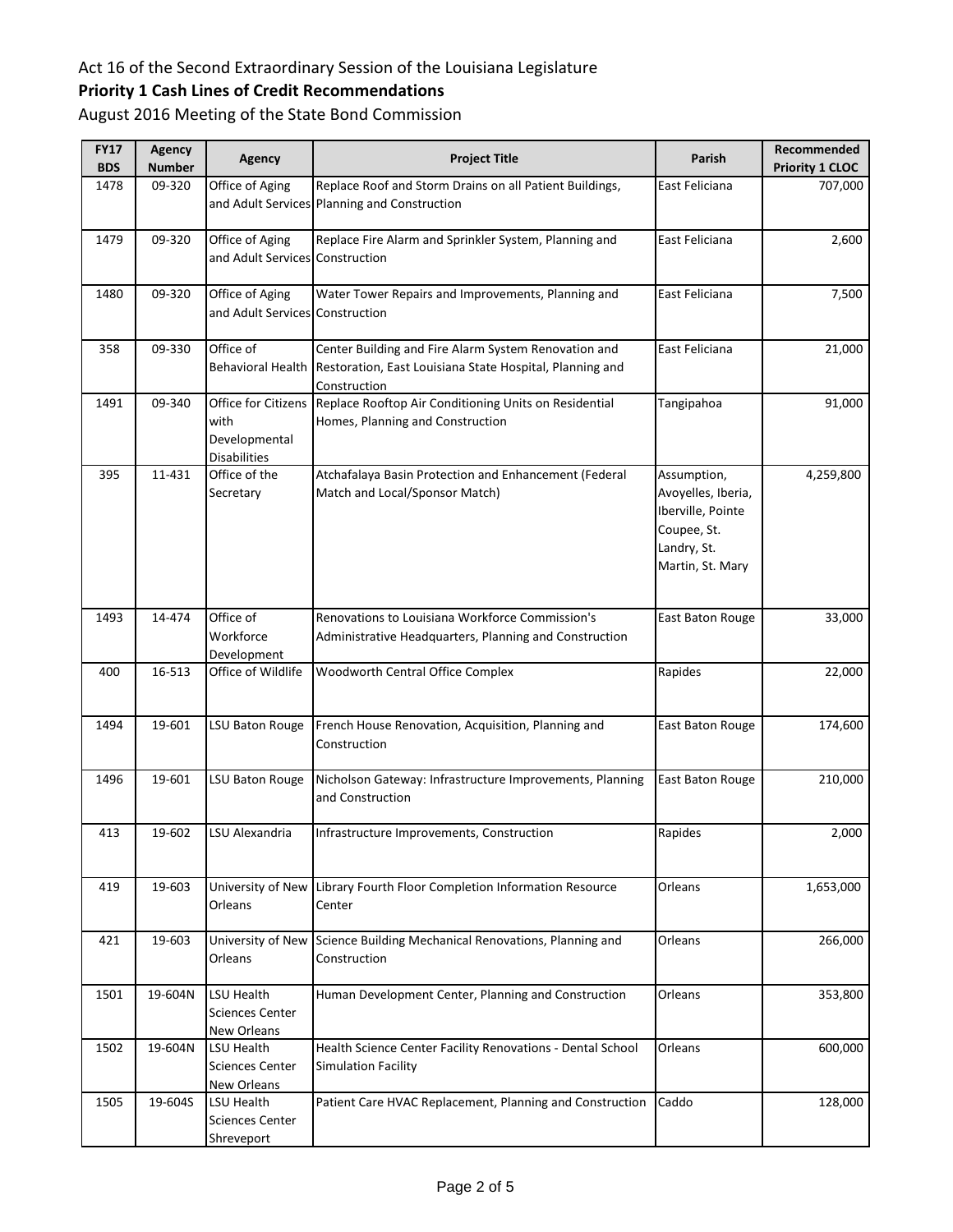# **Priority 1 Cash Lines of Credit Recommendations**

| <b>FY17</b><br><b>BDS</b> | Agency<br><b>Number</b> | <b>Agency</b>                      | <b>Project Title</b>                                               | Parish           | Recommended<br><b>Priority 1 CLOC</b> |
|---------------------------|-------------------------|------------------------------------|--------------------------------------------------------------------|------------------|---------------------------------------|
| 1506                      | 19-604S                 | LSU Health                         | High Voltage Electrical Distribution System Upgrade,               | Caddo            | 10,000                                |
|                           |                         | <b>Sciences Center</b>             | Planning and Construction                                          |                  |                                       |
|                           |                         | Shreveport                         |                                                                    |                  |                                       |
| 1507                      | 19-604S                 | LSU Health                         | Capital Improvement Projects, Design and Engineering               | Caddo            | 399,000                               |
|                           |                         | <b>Sciences Center</b>             |                                                                    |                  |                                       |
|                           |                         | Shreveport                         |                                                                    |                  |                                       |
| 434                       | 19-607                  | LSU Agricultural                   | Animal and Food Science Facilities Renovations and                 | East Baton Rouge | 726,000                               |
|                           |                         | Center                             | Modernizations, Phase II, Planning and Construction                |                  |                                       |
|                           |                         |                                    |                                                                    |                  |                                       |
| 1509                      | 19-609                  | Pennington                         | Pennington Biomedical Clinical Research Building, Imaging          | East Baton Rouge | 479,000                               |
|                           |                         | Biomedical                         | Center and High Tech Research Instrumentation Equipment            |                  |                                       |
| 1511                      | 19-610                  | Research Center<br>LSU Health Care | Emergency Room Expansion, University Medical Center,               | Lafayette        | 256,000                               |
|                           |                         | Services Division                  | Planning and Construction                                          |                  |                                       |
|                           |                         |                                    |                                                                    |                  |                                       |
| 1513                      | 19-610                  | LSU Health Care                    | New Emergency Generator and Chillers, UMC, Planning and            | Lafayette        | 64,000                                |
|                           |                         | Services Division                  | Construction                                                       |                  |                                       |
|                           |                         |                                    |                                                                    |                  |                                       |
| 1516                      | 19-610                  | LSU Health Care                    | Air Handler Replacement, Planning and Construction                 | Lafayette        | 14,000                                |
|                           |                         | Services Division                  |                                                                    |                  |                                       |
|                           |                         |                                    |                                                                    |                  |                                       |
| 1522                      | 19-616                  | Southern                           | Southern University Laboratory School Addition and                 | East Baton Rouge | 33,000                                |
|                           |                         | University Baton                   | Upgrades, Planning and Construction                                |                  |                                       |
|                           |                         | Rouge                              |                                                                    |                  |                                       |
| 1523                      | 19-616                  | Southern                           | Fire Detection and Alarm System Upgrades, Planning and             | East Baton Rouge | 8,000                                 |
|                           |                         | University Baton                   | Construction                                                       |                  |                                       |
| 1969                      | 19-618                  | Rouge<br>Southern                  | New Classroom Building, Southern University - Shreveport,          | Caddo            | 303,000                               |
|                           |                         | University                         | Planning and Construction                                          |                  |                                       |
|                           |                         | Shreveport                         |                                                                    |                  |                                       |
| 1527                      | $19 - 621$              | Nicholls State                     | Talbot Hall Renovation and Roof Replacement, Planning and          | Lafourche        | 1,726,800                             |
|                           |                         | University                         | Construction                                                       |                  |                                       |
|                           |                         |                                    |                                                                    |                  |                                       |
| 1528                      | 19-621                  | Nicholls State                     | Athletic Facilities - Didier Field, Renovation, Planning and       | Lafourche        | 557,500                               |
|                           |                         | University                         | Construction                                                       |                  |                                       |
|                           |                         |                                    |                                                                    |                  |                                       |
| 1970                      | 19-621                  | Nicholls State                     | Renovation of Athletic Training and Meeting Facility,              | Lafourche        | 2,000                                 |
|                           |                         | University                         | Planning and Construction                                          |                  |                                       |
|                           |                         |                                    |                                                                    |                  |                                       |
| 470                       | 19-623                  | <b>Grambling State</b>             | Campus Utility Infrastructure Assessment, Planning and             | Lincoln          | 62,400                                |
|                           |                         | University                         | Emergency Repairs and/or Replacement, Planning and<br>Construction |                  |                                       |
| 477                       | 19-625                  | Louisiana Tech                     | Integrated Engineering and Science Building                        | Lincoln          | 305,000                               |
|                           |                         | University                         |                                                                    |                  |                                       |
|                           |                         |                                    |                                                                    |                  |                                       |
| 479                       | 19-625                  | Louisiana Tech                     | Louisiana Tech Research Park, Real Estate Acquisition,             | Lincoln          | 59,000                                |
|                           |                         | University                         | Planning and Construction                                          |                  |                                       |
|                           |                         |                                    |                                                                    |                  |                                       |
| 1533                      | 19-625                  | Louisiana Tech                     | Water Distribution System Repairs and Improvements                 | Lincoln          | 6,000                                 |
|                           |                         | University                         |                                                                    |                  |                                       |
|                           |                         |                                    |                                                                    |                  |                                       |
| 1534                      | 19-625                  | Louisiana Tech                     | Business Building Replacement and Addition, Planning and           | Lincoln          | 1,204,500                             |
|                           |                         | University                         | Construction                                                       |                  |                                       |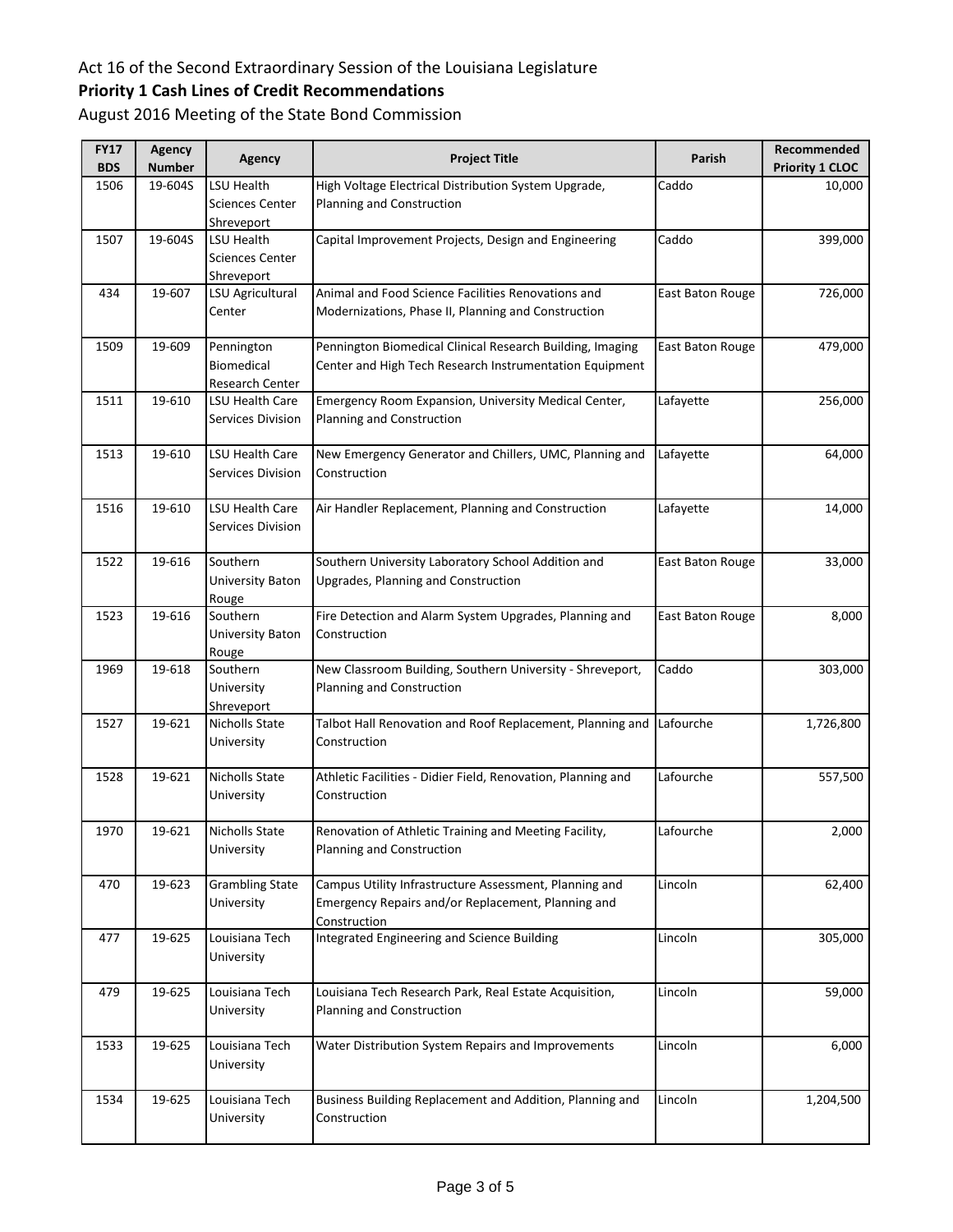# **Priority 1 Cash Lines of Credit Recommendations**

| <b>FY17</b><br><b>BDS</b> | Agency<br><b>Number</b> | <b>Agency</b>                                         | <b>Project Title</b>                                                                                                              | Parish         | Recommended<br><b>Priority 1 CLOC</b> |
|---------------------------|-------------------------|-------------------------------------------------------|-----------------------------------------------------------------------------------------------------------------------------------|----------------|---------------------------------------|
| 1535                      | 19-625                  | Louisiana Tech<br>University                          | Visual Arts Building Renovation for Business, Planning and<br>Construction                                                        | Lincoln        | 53,000                                |
| 482                       | 19-627                  | <b>McNeese State</b><br>University                    | Contraband Bayou Erosion Retaining Wall Phase II, Planning<br>and Construction                                                    | Calcasieu      | 2,000                                 |
| 1537                      | 19-627                  | <b>McNeese State</b><br>University                    | Alpha Hall Renovations, Planning and Construction                                                                                 | Calcasieu      | 274,000                               |
| 1538                      | 19-627                  | <b>McNeese State</b><br>University                    | Shearman Fine Arts Building Renovation and Addition,<br>Planning and Construction                                                 | Calcasieu      | 538,000                               |
| 1539                      | 19-627                  | <b>McNeese State</b><br>University                    | Frazar Memorial Library Renovation and Repairs, Planning<br>and Construction                                                      | Calcasieu      | 395,000                               |
| 1541                      | 19-627                  | <b>McNeese State</b><br>University                    | ADA Upgrades Campus-Wide, Planning and Construction                                                                               | Calcasieu      | 1,733,900                             |
| 1972                      | 19-629                  | University of<br>Louisiana -<br>Monroe                | Sandel Hall Renovation, Planning and Construction                                                                                 | Ouachita       | 860,400                               |
| 1543                      | 19-631                  | Northwestern<br><b>State University</b>               | Williamson Hall Renovation for Engineering Technology,<br>Planning and Construction                                               | Natchitoches   | 45,000                                |
| 1973                      | 19-631                  | Northwestern<br><b>State University</b>               | Parking Lot Repairs, Planning and Construction                                                                                    | Natchitoches   | 3,000                                 |
| 1547                      | 19-644                  | <b>Bossier</b><br>Community<br>College                | Parking Lot, Planning and Construction                                                                                            | <b>Bossier</b> | 81,000                                |
| 507                       | 19-657                  | Louisiana School<br>for Math, Science<br>and the Arts | HVAC Issues in Caddo Hall, Planning and Construction                                                                              | Natchitoches   | 29,000                                |
| 508                       | 19-657                  | Louisiana School<br>for Math, Science<br>and the Arts | New Dormitory Building, Planning and Construction                                                                                 | Natchitoches   | 2,000                                 |
| 509                       | 19-657                  | Louisiana School<br>for Math, Science<br>and the Arts | Stair Railings - Addressing Code Violations, Planning and<br>Construction                                                         | Natchitoches   | 6,800                                 |
| 1548                      | 19-657                  | Louisiana School<br>for Math, Science<br>and the Arts | Renovation, Expansion and Replacement of Annex Building,<br>Existing Auditorium and Cafeteria Areas, Planning and<br>Construction | Natchitoches   | 112,700                               |
| 1551                      | 19-731                  | L.E. Fletcher<br>Technical<br>Community<br>College    | Integrated Petroleum Technologies Program (IPT) Lab and<br>Classroom Building, Planning and Construction                          | Terrebonne     | 31,000                                |
| 1552                      | 19-731                  | L.E. Fletcher<br>Technical<br>Community<br>College    | Diesel Marine, Welding and Transportation Building for<br>Fletcher Technical Community College                                    | Terrebonne     | 52,700                                |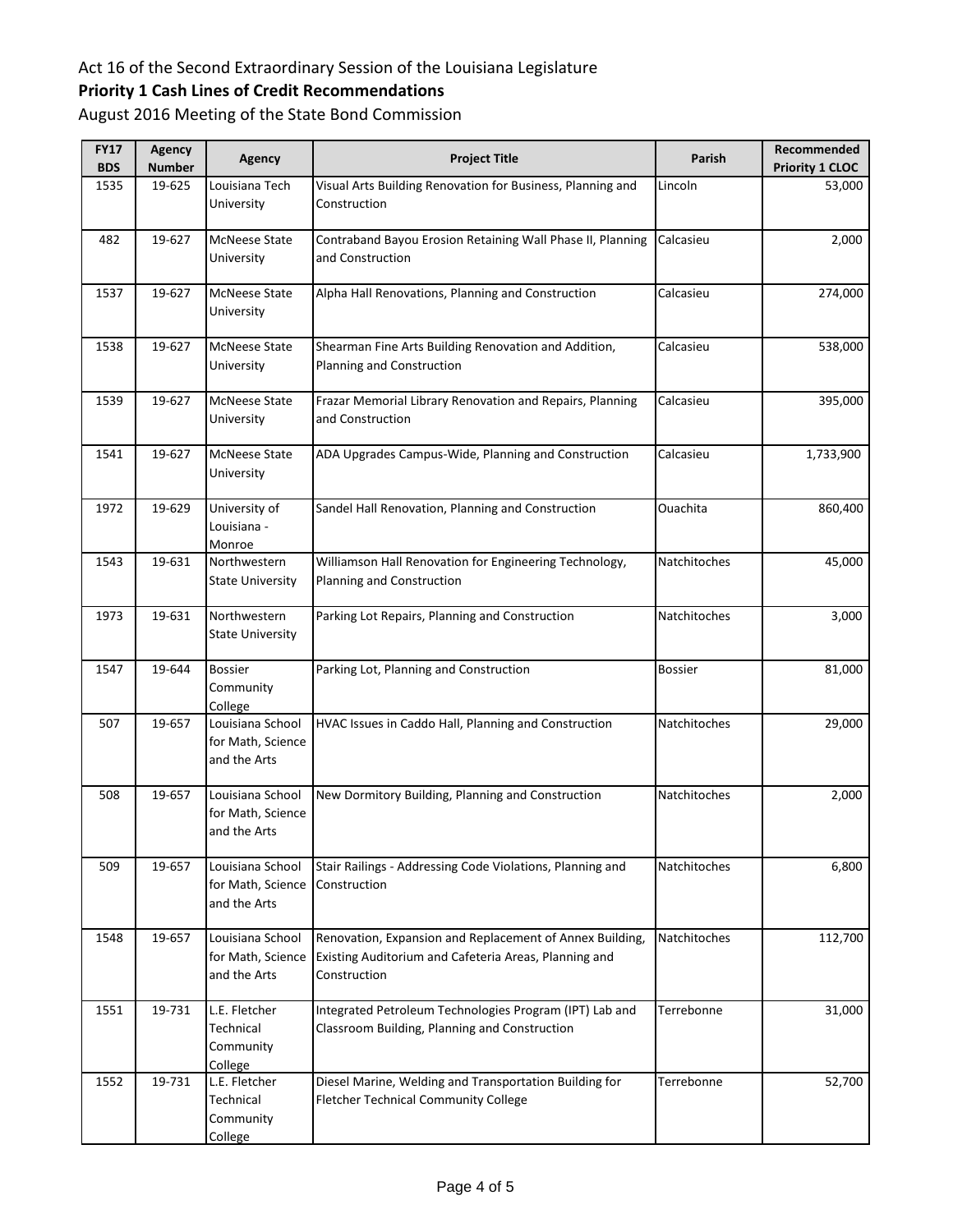# **Priority 1 Cash Lines of Credit Recommendations**

August 2016 Meeting of the State Bond Commission

| <b>FY17</b><br><b>BDS</b> | Agency<br><b>Number</b> | <b>Agency</b>                                                 | <b>Project Title</b>                                                                                                                                                                                      | Parish         | Recommended<br><b>Priority 1 CLOC</b> |
|---------------------------|-------------------------|---------------------------------------------------------------|-----------------------------------------------------------------------------------------------------------------------------------------------------------------------------------------------------------|----------------|---------------------------------------|
| 1553                      | 19-741                  | South Louisiana<br>Community<br>College -<br>Lafayette Campus | HVAC Replacement, Planning and Construction                                                                                                                                                               | Lafayette      | 60,000                                |
| 606                       | 50-J08                  | <b>Bossier Parish</b>                                         | Acceleration Lane on US 71, Planning and Construction                                                                                                                                                     | <b>Bossier</b> | 150,000                               |
| 1619                      | 50-J32                  | Livingston Parish                                             | District 9 Fire Station, Planning and Construction                                                                                                                                                        | Livingston     | 100,000                               |
| 1749                      | 50-ME2                  | Jeanerette                                                    | Sewer Treatment Facility Upgrade, Planning and<br>Construction (\$912,500 Federal and/or Local Match)                                                                                                     | Iberia         | 7,500                                 |
| 1074                      | 50-MH9                  | Mangham                                                       | <b>Mangham Recreation Complex</b>                                                                                                                                                                         | Richland       | 4,800                                 |
| 1120                      | 50-ML2                  | New Llano                                                     | Raymond Street Rehabilitation                                                                                                                                                                             | Vernon         | 6,100                                 |
| 1802                      | 50-MO1                  | Ponchatoula                                                   | Downtown Parking Lot, Acquisition, Planning and<br>Construction                                                                                                                                           | Tangipahoa     | 242,200                               |
| 1158                      | 50-MO9                  | Rayville                                                      | Water Service Facilities for Economic Development, Planning Richland<br>and Construction                                                                                                                  |                | 910,000                               |
| 1809                      | 50-MQ1                  | Rosepine                                                      | Rehabilitation of Elevated Water Tank, Planning and<br>Construction                                                                                                                                       | Vernon         | 235,400                               |
| 96                        | 50-N02                  | <b>Tulane University</b>                                      | Tulane River and Coastal Center, Planning and Construction                                                                                                                                                | Orleans        | 1,500,000                             |
| 1259                      | 50-N25                  | <b>WYES TV New</b><br>Orleans                                 | WYES Katrina Rebuilding/Equipment Project                                                                                                                                                                 | Orleans        | 1,500,000                             |
| 1937                      | 50-NTB                  | Calcasieu<br>Waterworks<br>District 12 Ward 3                 | Waterworks District 12, Ward 3 - Water System<br>Improvements, Planning and Construction                                                                                                                  | Calcasieu      | 1,716,900                             |
| 1339                      | 50-NT2                  | Mercy Endeavors                                               | Irish Channel St. Andrew Street Elderly Resource Center,<br>New Facility, Land Acquisition, Including Installation and<br>Acquisition of Building Equipment and Furnishings, Planning<br>and Construction | Orleans        | 82,900                                |

32,916,900